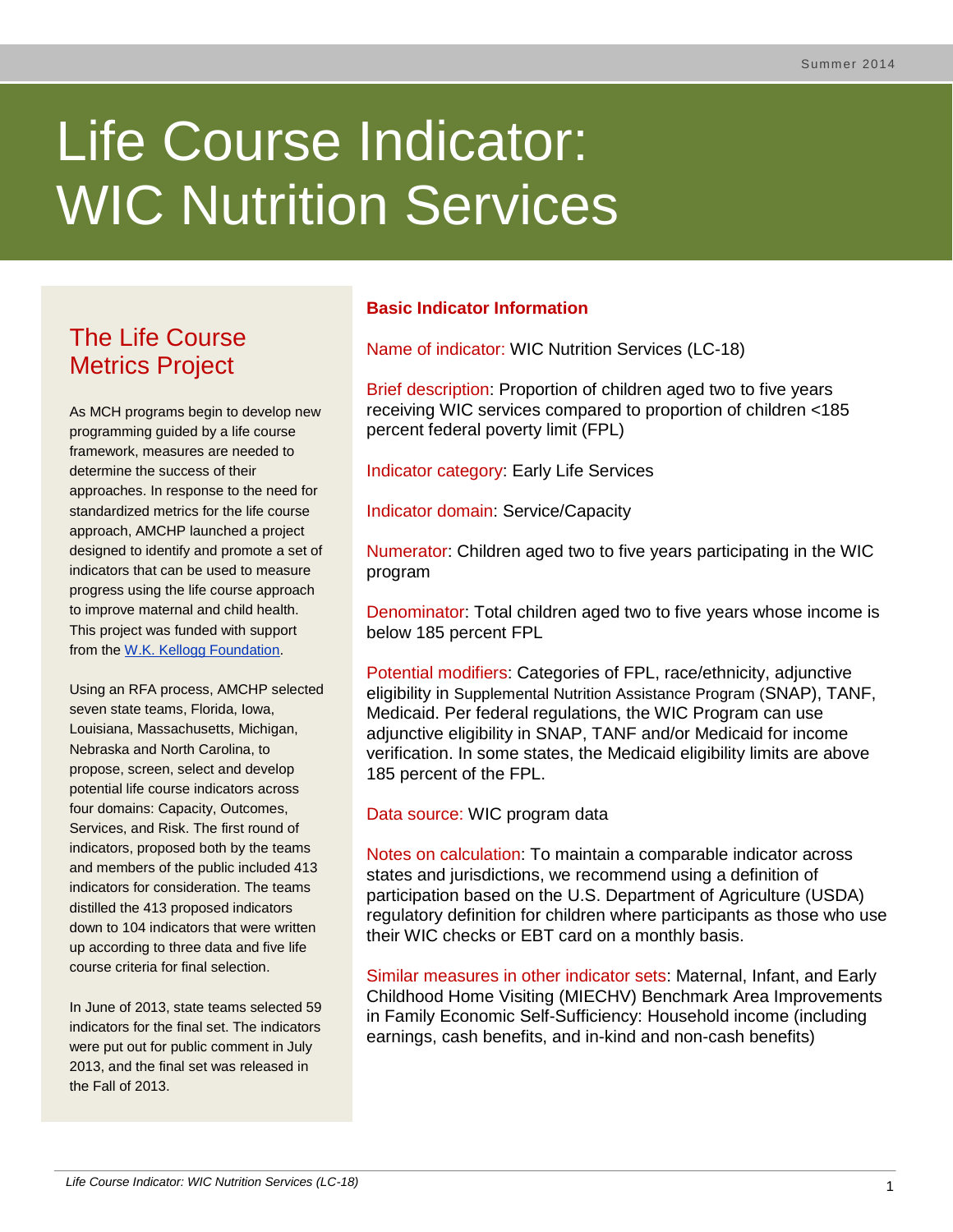# **Life Course Criteria**

#### *Introduction*

The Special Supplemental Nutrition Program for Women, Infants, and Children (WIC) provides federal grants to states for supplemental foods, health care referrals, and nutrition education for low-income pregnant, breastfeeding, and nonbreastfeeding postpartum women, and to infants and children up to age five who are found to be at nutritional risk. WIC nutrition services can reduce a child's risk of malnutrition and nutritional deficiencies, thereby positively impacting the life of low-income children. Additionally, children with improved nutrition are likely to become adults with good nutrition. Good nutrition among adult women, which is encouraged in WIC participants, is important for reducing the risk of poor pregnancy outcomes and for establishing healthy habits for the entire family.

#### *Implications for equity*

The WIC program provides nutrition education, breastfeeding support, food, and referrals to health care and social services to nutritionally at-risk low-income pregnant women, postpartum and breastfeeding women, infants, and children until age five years. The USDA Food and Nutrition Service estimated that the average monthly WIC population totaled 14.55 million in 2010. Children aged one to four years made up about 60 percent of the program's eligible population.

The WIC program serves a racially and ethnically diverse population. The WIC Participant and Program Characteristics 2010 study, conducted by Abt Associates for the Food and Nutrition Service, collected information on WIC participant ethnicities and races (information was based on WIC enrollment not program participation). Among 10,021,138 participants in 2010, 6,107,270 (60.9 percent) were White, 1,934,966 (19.3 percent) were Black, 1,054,982 (10.5 percent) were American Indian, 420,407 (4.2 percent) were of multiple races, 273,040 (2.7 percent) were Asian, and 81,610 (0.8 percent) were Hawaiian/Pacific Islander. The 'race not reported' category accounted for the remaining 143,696 (1.4 percent) enrolled participants. Hispanic participants accounted for 4,212,041 (42.0 percent) of the population. Among WIC program enrollees, 2,356,368 (25.5 percent) were women, 2,366,705 (23.6 percent) were infants and 5,298,065 (52.9 percent) were children.

WIC program eligibility is based on income and family size, and the maximum eligibility for any WIC program is 185 percent of the FPL. Consequently, WIC participants come from some of the poorest households in the United States; in 2012, about 75 percent of WIC participants reported an income at or less than 100 percent of the FPL compared with only 15 percent of the general population (USDA 2012). WIC nutrition services can reduce a child's risk of malnutrition and nutritional deficiencies, thereby positively impacting the lives of low-income children. As the risks for low-income populations have shifted to include overnutrition (taking in more calories than required for normal growth and development) and obesity, WIC has maintained efforts to promote and assist families with healthy eating. Children with improved nutrition are more likely to become adults with good nutrition.

WIC also provides low-income families with opportunities to improve on early childhood developmental outcomes through nutrition. Children whose mothers participated in the program prenatally had improved vocabulary scores, and children who participated in WIC after the first year of life experienced significantly improved memory (USDA 1987). In addition to nutrition services, the WIC program is often used as an entry point to assist families with other needed services or to introduce enhanced opportunities. For example, the Contra Costa health department has developed an initiative called Building Economic Security Today (BEST), which is an asset development pilot project that utilizes innovative strategies to reduce inequities in health outcomes for low-income Contra Costa families by improving their financial security and stability, for this and future generations; BEST is being rolled piloted with the WIC program and includes financial education classes to WIC clients and asset development educational materials and referrals for all clients (Contra Costa Health Services 2014).

#### *Public health impact*

The WIC program provides specifically designated supplemental foods, nutritional counseling and referrals to health and social programs with a goal of counteracting the impact of poverty on prenatal, infant and early childhood health. Childhood poverty is known to have lasting impacts on health outcomes (Sell et al 2010).Malnutrition affects brain development and contributes to child mortality worldwide (Bryce et al 2005). Iron deficiency negatively impacts motor and mental development, which can have delayed effects later in childhood (Lozoff et al., 2000). Nutrition interventions early in life, such as WIC, are especially important among lower income populations because lower income populations have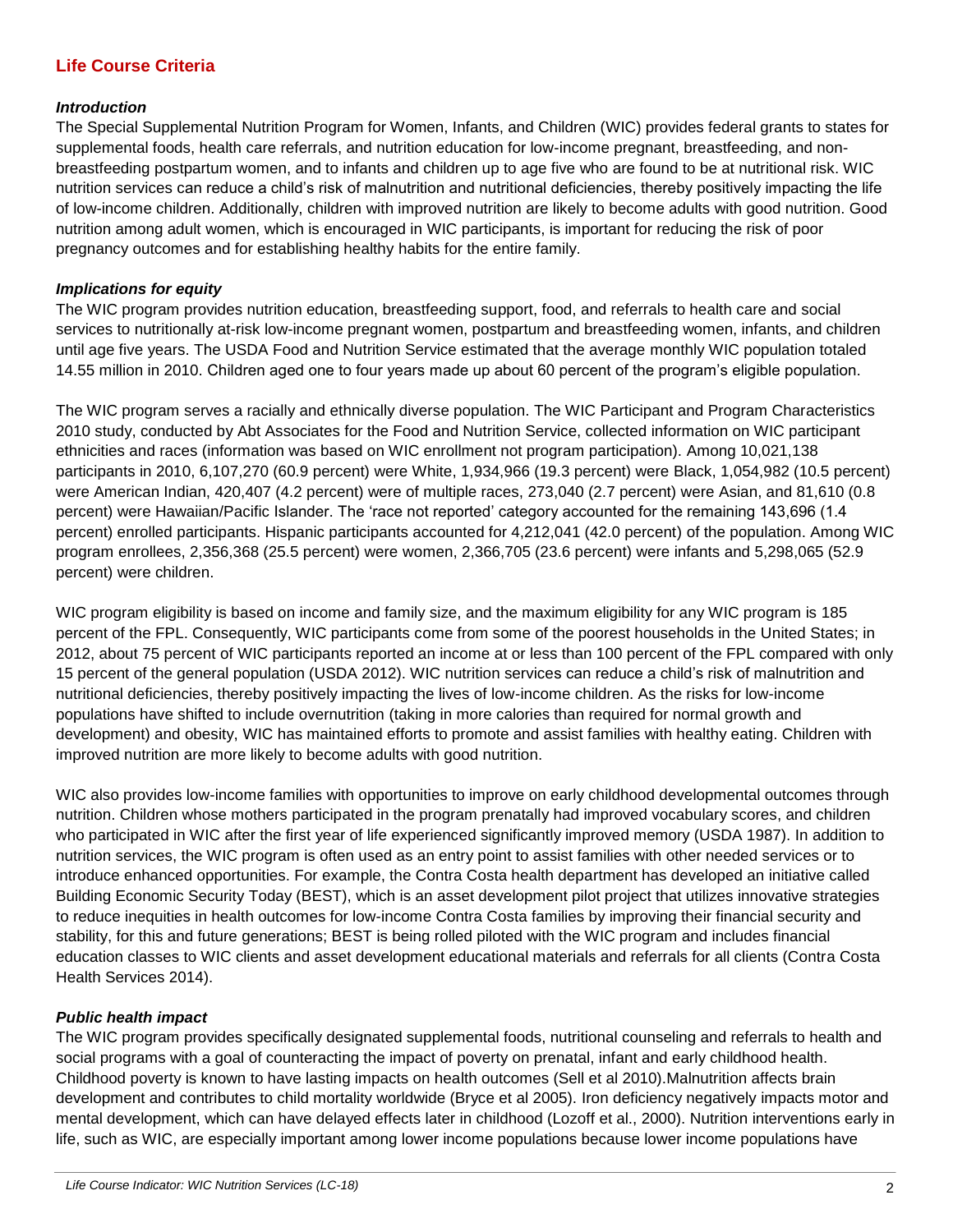higher rates of diabetes, obesity and other chronic diseases. Trevino et al. demonstrated that low-income children have high levels of diabetes risk factors due to high obesity rates, consumption of high-energy low-nutrient foods, and low levels of physical activity (2008).

The USDA Office of Research and Analysis recently (January 2012) published a review of 16 studies conducted during 2002 to 2010 that evaluated WIC participation and infant and child dietary intake, food security, and related outcomes (USDA 2012). These studies also included data on diet quality, knowledge of infant feeding practices, and food labeling behaviors. Overall, the studies suggested that WIC participation is associated with improved diets, including increased iron density, fewer added sugars, and a greater variety of foods. WIC participation also is positively associated with gestational age and mean birth weight (USDA 2012) and WIC participants were more likely to be up-to-date on immunizations compared to non-eligible children of the same age cohort and WIC-eligible children who did not participate (Luman, 2003). WIC participation was associated with greater use of health care including preventative and restorative dental care (USDA 2012).

A major goal of the WIC Program is to improve the nutritional status of infants. Research has shown that there is no better food than breast milk for a baby's first year of life. Given this, WIC mothers are encouraged to breastfeed their infants. WIC provides ongoing support to breastfeeding mothers by providing peer counseling, extended participation in the WIC program, and enhanced food packages (USDA 2013a). This ongoing support provides many health, nutritional, economical and emotional benefits to mother and baby (USDA 2013b).

In addition to improving diets, WIC is a cost-effective program. As early as 1990, the federal government avoided \$853 million in health expenditures for infant care by investing \$296 million in prenatal WIC benefits (USGAO, 1992). This expenditure translated to \$1 billion savings in health and education related expenditures for the first 18 years of life. Investment in WIC also has saved Medicaid money. Every dollar spent on pregnant WIC participants saved Medicaid between \$1.92 to \$4.21 (Devaney, Bilheimber, & Schore, 1991). Additionally, the nutrition benefits given to pregnant WIC participants reduced their risk of delivering a low birth weight infant, which resulted in further Medicaid savings (Devaney, 1992).

## *Leverage or realign resources*

This indicator presents opportunities for leveraging and realigning resources in sectors such as health care, employers, education, childcare facilities, and government programs, all of which are a critical touch point for pregnant and postpartum women, and infants. WIC is administered by state agencies and operated through local agencies in clinic sites, state health departments, and Indian Tribal Organizations. Specific examples of agencies that administer WIC services include county health departments, hospitals, schools, public housing sites, community centers, hospitals, and migrant health centers and camps.

The number of women, infants, and children receiving WIC benefits in FY2013 was nearly nine million per month (USDA 2013a). Since 1996, the USDA Food and Nutrition System has allocated a minimum expenditure for breastfeeding promotion and support activities equal to \$21 multiplied by the number of pregnant and breastfeeding women in the WIC Program, based on the average of the last three months for which USDA has final data. State agencies must spend a specified amount of the total funding for breastfeeding promotion and support. Efforts to increase and support the number of women breastfeeding have also included enhanced food packages for women breastfeeding up to 12 months and the implementation of the Peer Counseling Program (USDA 2013b).

The target population for WIC participants is low-income, nutritionally at risk pregnant women, breastfeeding women, nonbreastfeeding postpartum women, infants and children up to their 5<sup>th</sup> birthday (USDA 2013b). Given this, there is an additional opportunity for leveraging and aligning resources with early childhood centers, such as Head Start. Head Start promotes the school readiness of young children from low-income families through agencies in their local community (ACF About Head Start 2013). WIC and Head Start share common goals to promote health and nutrition for young families, and assistance in accessing on-going preventive health care. By working together, these programs have an opportunity to promote health to families and support their continuum of care, making a positive impact on good health and nutrition.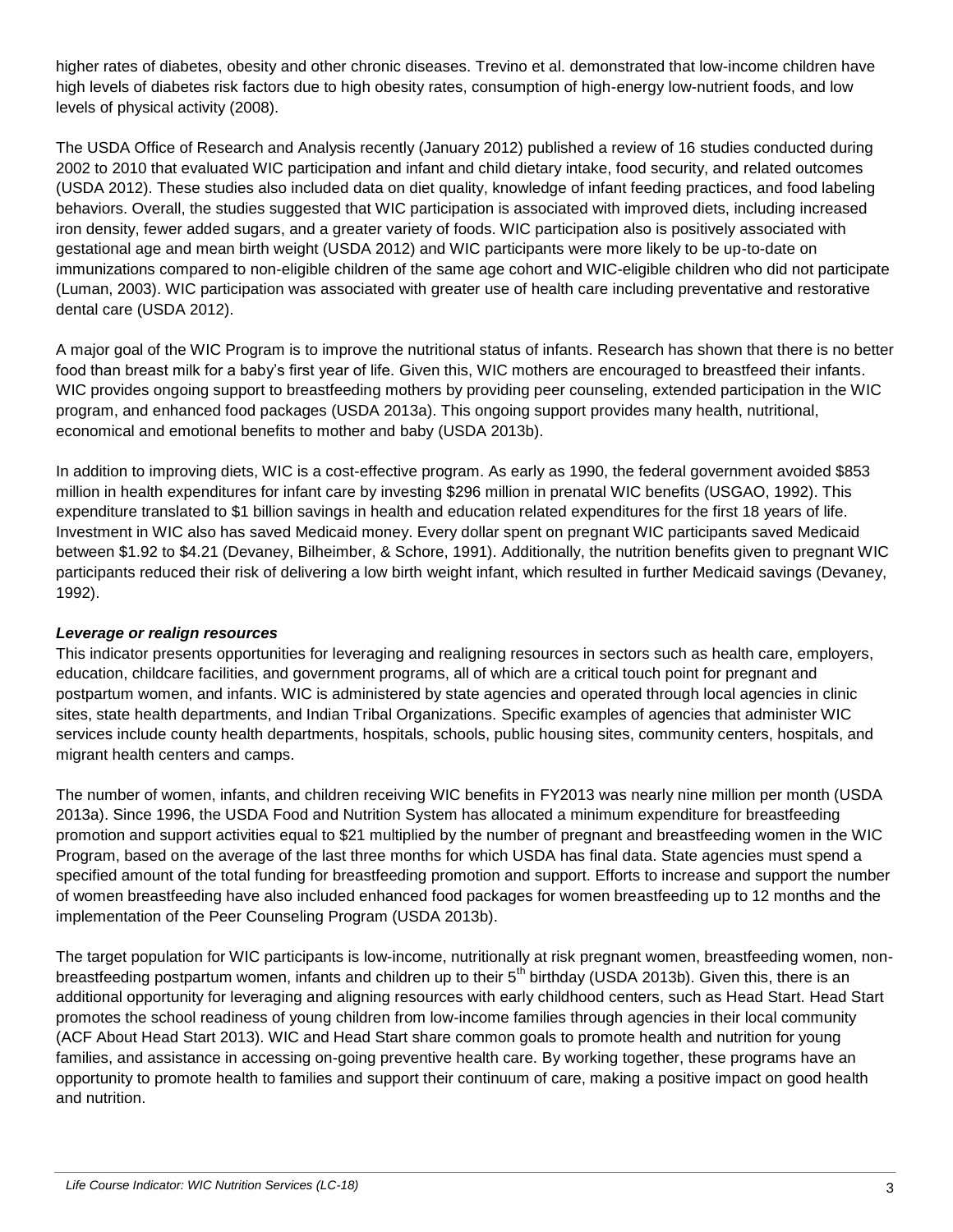Children living below the 185 percent FPL (maximum qualification for any WIC program) are more likely to qualify for SNAP benefits later and free or reduced school lunches and they are more likely to experience developmental delays due to poor nutrition and limited resources. Given this, education and social services are more likely to work with these children after they no longer qualify for WIC. WIC participation is associated with better nutrition among school-aged children, and those children are likely to perform better in school, further supporting education's interest in WIC (Carlson & Senauer, 2003; Schneider et al., 2008; Siega-Riz et al., 2004; Rush et al., 1986 and USDA, 2013a). Given the overlap, education and social services may be interested in supporting WIC services in order to support families being healthy and also to reduce the need for costly services later.

#### *Predict an individual's health and wellness and/or that of their offspring*

WIC produces positive prenatal outcomes. WIC participation is especially protective for high-risk women (El-Bastawissi et al., 2007), and significantly increases the number of women receiving adequate prenatal care (Rush et al., 1986). WIC participation is associated with improved birth outcomes (Bitler and Currie 2005, USGAO, 1993) and reduces low birth weight among WIC participants (Figlio et al., 2009). Improving the health and pregnancy outcomes of mothers lays the foundation for improving the nutrition of their children.

WIC improves infant health. WIC participation reduced infant mortality during the first 28 days in four out of five states (Devaney & Schirm, 1993). It contributed to increased breastfeeding rates among participating mothers (USGAO, l993) and had a positive impact on infant weights, statures and health compared to eligible non-participating infants (Black et al 2004). More recently, a study demonstrated that WIC participation had a positive impact on increasing average infant birth weight and was able to decreased the proportion of births categorized as low birth weight (Hoynes et al 2011).

WIC improves children's health so that they start school ready to learn (Rush et al., 1986). WIC reduces the prevalence of iron deficiency anemia (Schneider 2008). Children in households participating in the WIC program are significantly more likely to be in excellent health (Carlson and Senauer 2003). WIC participation has a positive impact on preschoolers' diets (Siega-Riz et al., 2004) and has beneficial effects on change in height for age (USDA 2013a). Addressing adequate nutrition at critical and sensitive periods in the life course, through prenatal and early childhood nutritional support of the WIC program, provides families with the opportunity for a healthier life trajectory through improved health and developmental outcomes as well reduced economic stress and support through connection to other public programs and partnerships.

# **Data Criteria**

## *Data availability*

To calculate the numerator, data can be obtained from a state health department WIC program. Potential regulations regarding state data may mean the data are less accessible, but the data are available. Every state WIC program collects data for the number of children aged two to five years participating in the WIC program and report the data to the USDA, ensuring data reliability. Therefore, the USDA may be another potential source for obtaining WIC data. Publicly available data for WIC do not include the specific age range needed for this indicator by state so a special request might need to be made.

WIC programs also maintain the numbers of WIC eligibles, which is the denominator for this indicator. USDA uses the American Community Surveys (ACS) as the basis for state WIC eligibility estimates. Medicaid enrollment information is used for estimating adjunctive eligibility. The number of children ages two to five below 185 percent of the FPL can also be obtained from Current Population Surveys (CPS). The CPS is a household survey primarily used to collect employment data. The sample universe for the basic CPS consists of the resident civilian non-institutionalized population of the United States. Therefore, persons living in institutions and homeless persons are not included in the sample. Some states use Current Population Surveys – Annual Social and Economic Supplement (CPS-ASEC), while others use the ACS in addition to CPS. Because of its detailed questionnaire and its experienced staff, the CPS ASEC is a high-quality source of information used to produce the official annual estimate of poverty and estimates of a number of other socioeconomic and demographic characteristics.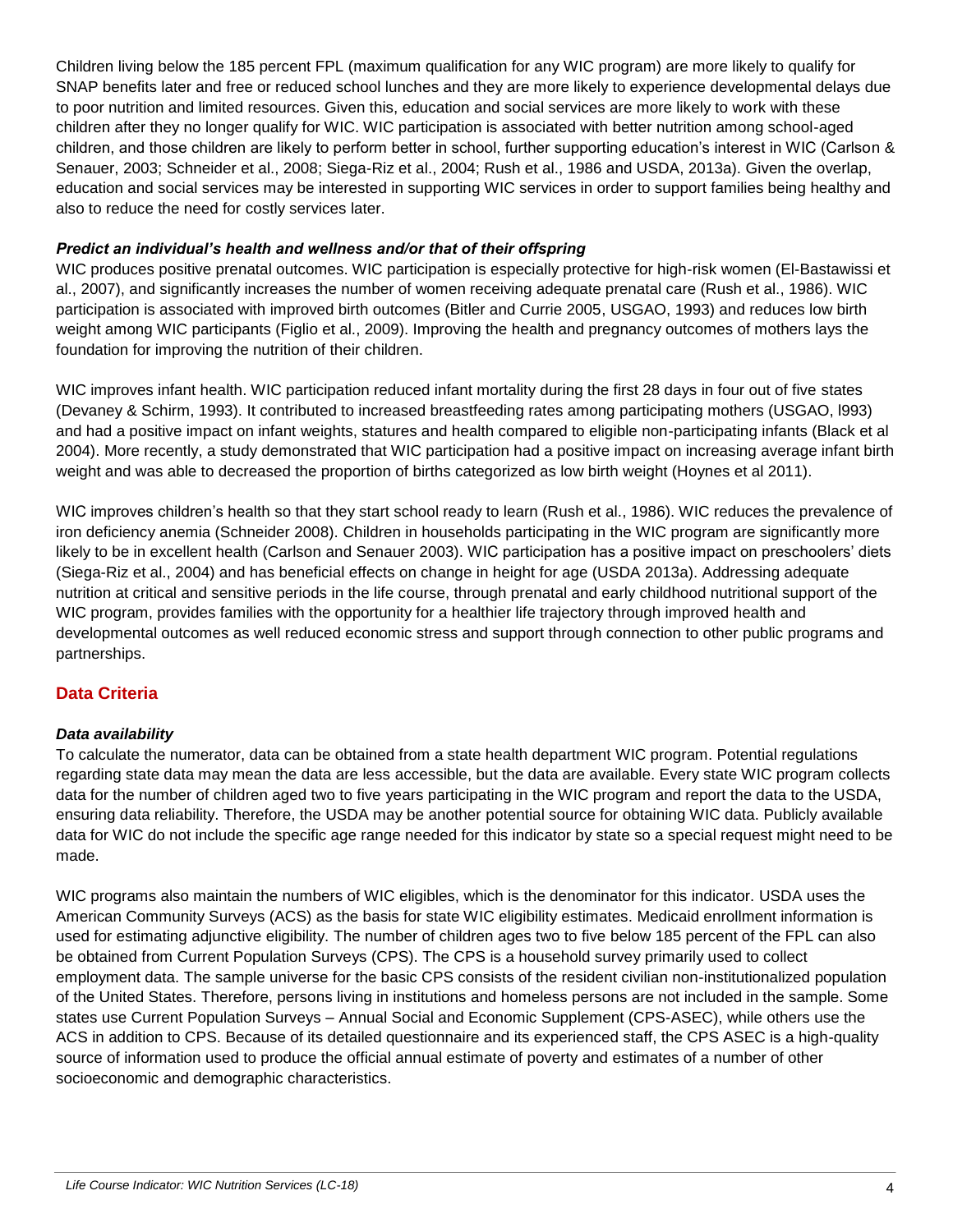#### *Data quality*

The U.S. Census Bureau's quality standards apply to all products released, including the CPS ASEC and the ACS. The Census Bureau makes every effort to ensure the data are accurate and reliable. The Office of Management and Budget (OMB) released Standards and Guidelines for Statistical Surveys with requirements for federal statistical agencies in 2006 (OMB 2006). In 2012, the U.S. Census Bureau reissued their statistical quality standards in 2012, which complement the 2006 OMB standards ensuring data quality (USCB 2012).

#### *Simplicity of indicator*

Calculating this indicator is straightforward. It compares the number of children participating in WIC to the total number of children below 185 percent FPL who are eligible for WIC. There are few points that may impact the interpretation of the indicator. For example, the term "participating" can have more than one meaning. A participant can be enrolled in the program but not use their benefits every month. This participant would be active in the state system but not be considered participating for USDA reimbursement purposes. USDA pays states based on the numbers of participants that use their WIC checks or EBT card on a monthly basis. Participation based on the USDA definition would allow consistency of the metric across states.

Explaining the indicator is slightly more difficult but still straightforward. WIC nutrition services are important for ensuring low-income children receive the nutrients they need to stay healthy and grow. The majority of people would understand using a measure to monitor the number of children utilizing WIC services. The challenge might be in explaining the particular definition chosen for WIC participation and why all children below 185 percent FPL is the comparison population, since each state WIC program sets its own income standard eligibility requirement that can range from 100 to 185 percent. The cutoff of 185 percent of the FPL was chosen to demonstrate the capacity of the WIC program to serve all potentially eligible children in the United States.

# **References**

Bitler, M P., and Currie., J. 2005 "Does WIC Work? The Effects of WIC on Pregnancy and Birth Outcomes." Journal of Policy Analysis and Management, 24(1), pp. 73-91.

Black, M. M., Cutts, D. B., Frank, D. A. Gepper ,J., Skalicky, A., Levenson, S.,. Casey, P. H., Berkowitz, C., Zaldivar, N.,. Cook, J. T., . Meyers, A .F., and Herren, T,." Special Supplemental Nutrition Program for Women, Infants, and Children Participation and Infants' Growth and Health: A multisite Surveillance Study." Pediatrics, 114(1), 2004, pp. 169-17.

Bryce, J., Boschi-Pinto, C., Shibuya, K., et el. (2005). WHO estimates of the causes of death in children. Lancet;365:1147-52.

Carlson, A., and Senauer, B. 2003. "The Impact of the Special Supplemental Nutrition Program for Women, Infants, and Children on Child Health." American Journal of Agricultural Economics, 85(2), pp. 479-491.

Coman S., Nichols-Barrer I.P., Redline J.E., et al. (2012, January). Effects of the Special Supplemental Nutrition Program for Women, Infants, and Children (WIC): A Review of Recent Research. Nutrition Assistance Program Support Series. U.S. Department of Agriculture, Food and Nutrition Service, Office of Research and Analysis. Alexandria, VA: USDA Food and Nutrition Service. Available from: http://www.fns.usda.gov/ora/ MENU/Published/WIC/FILES/WICMedicaidLitRev.pdf.

Contra Costa Health Services (2014). Building Economic Security Today (BEST). http://cchealth.org/lifecourse/economic-security.php

Devaney B., BilheimberL., Schore J. (1991). The Savings in Medicaid Costs for Newborns and Their Mothers Resulting From Prenatal Participation in the WIC Program. Princeton, NJ: Mathematica Policy Research, Inc.

Devaney B. (1992, September). Very Low Birthweight Among Medicaid Newborns in Five States: The Effects of Prenatal Participation. Mathematica Policy Research, Inc. Washington, DC: U.S. Department of Agriculture Food and Nutrition Service.

Devaney B., Schirm A. (1993). Infant Mortality Among Medicaid Newborns in Five States: The Effect of Prenatal WIC Participation. Mathematica Policy Research, Inc. Washington, DC: U.S. Department of Agriculture.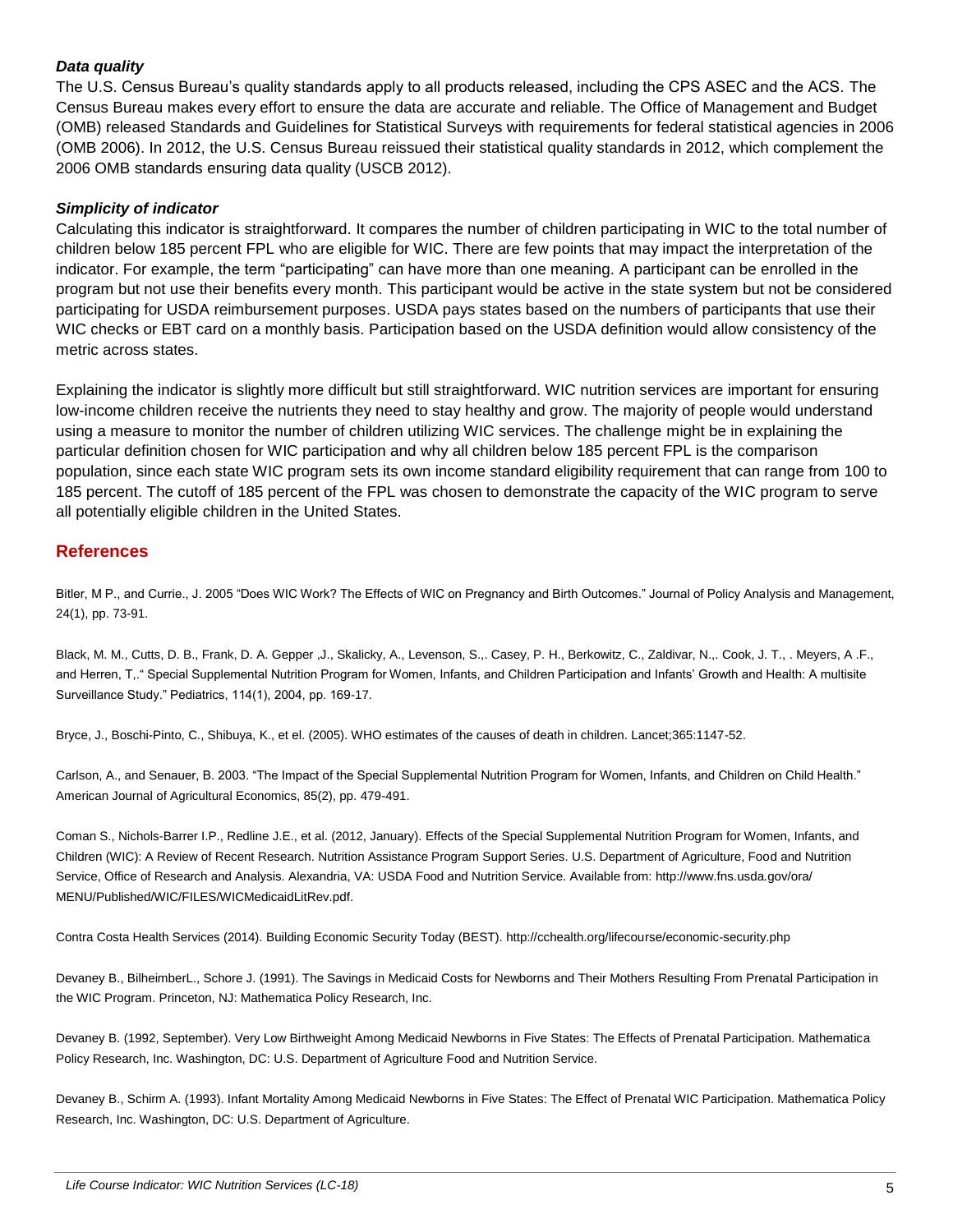El-Bastawissi, A, Peters,R., Sasseen, K., Bell, T. and Manolopoulous. R. 2007. "Effect of the Washington Special Supplemental Nutrition Program for Women, Infants and Children (WIC) on Pregnancy Outcomes." Maternal and Child Health Journal 11(6), pp. 611-21.

Figlio, D., Hamersma, S. and Roth, J. 2009. Does prenatal WIC participation improve birth outcomes? New evidence from Florida. Journal of Public Economics 93(1-2):235-245.

Hoynes, H., Page, M., & Stevens, A. H. (2011). Can targeted transfers improve birth outcomes?: Evidence from the introduction of the WIC program. Journal of Public Economics, 95(7), 813-827.

Lozoff, B., Jimenz, M.D., Hagen J., et al. (2000). Poorer behavioral and developmental outcome more than 10 years of treatment for iron deficiency in infancy. Pediatrics; 105:E51.

Luman, Elizabeth T., Mary M. McCauley, Abigail Shefer, and Susan Y. Chu. (2003). Maternal Characteristics Associated with Vaccination of Young Children. Pediatrics; 111(5):1215.

Office of Management and Budget (OMB). (2006, September). Standards and Guidelines for Statistical Surveys. Washington, DC: White House, Office of Management and Budget. Available from: http://www.whitehouse.gov/sites/default/files/omb/assets/omb/ inforeg/statpolicy/standards\_stat\_surveys.pdf.

Oliveira, V, Frazao, E. and Smallwood, S. Rising Formula Costs to the WIC Program: Recent Trends in Rebates and Wholesale Prices, ERR-93, USDA, Economic Research Service, 2010.

Rush D., Leighton J., Sloan N.L., et al. (1986). The National WIC Evaluation: Evaluation of the Special Supplemental Food Program for Women, Infants, and Children. Research Triangle Institute and the New York State Research Foundation for Mental Hygiene for the Food and Nutrition Service. Alexandria, VA: U.S. Department of Agriculture.

Schneider, J. M.., Fujii, M. L, Lamp, C. L., Lonnerdal, B., Dewey, K. G. and Zidengerg-Cherr. S.2008. "The Use of Multiple Logistic egression to Identify Risk Factors Associated with Anemia and Iron Deficiency in a Convenience Sample of 12-36-Mo-Old Children from Low Income Families." American Journal of clinical Nutrition, 87(3), pp. 614-620.

Sell, K., Zlotnik, S., Noonan, K., Rubin, D. (2010). The effect of the recession on child well-being: the recession and child health First Focus. Washington, DC: The Children's Hospital of Philadelphia Research Institute, & the Foundation for Child Development.

Siega-Riz, A. M., Kranz, D. Blanchette, P. S., Haines, D. K., Guilkey, and B. M. Popkin. 2004. "The Effect of Participation in the WIC Program on Preschoolers' Diets." Journal of Pediatrics, 144(2), pp. 229-234.

Trevino, R.P., Fogt, D.L., Wyatt, T.J., Leal-Vasquez, L., Sosa, E., Woods, C. (2008). Diabetes risk, low fitness, and energy insufficiency levels among children from poor families. Journal of the American Dietetic Association, 108 (11) pp. 1846–1853.

U.S. Census Bureau (USCB). (2012, June). Statistical Quality Standards. Washington, DC: U.S. Census Bureau. Available from: http://www.census.gov/quality/standards/ Quality\_Standards.pdf.

U.S Census Bureau. (2012, September 12). Poverty: Fact Sheet – Differences between CPS ASEC and ACS. Accessed on April 9, 2013. Available from: http://www.census.gov/ hhes/www/poverty/about/datasources/factsheet.html.

U.S. Department of Agriculture (USDA) About WIC (2013a). Available online: http://www.fns.usda.gov/wic/about-wic

U.S. Department of Agriculture (USDA) WIC Benefits and Services (2013b). Available online: http://www.fns.usda.gov/wic/wic-benefits-and-services

U.S. Department of Agriculture (USDA) Report: Effects of the Special Supplemental Nutrition Program for Women, Infants, and Children (WIC): A Review of Recent Research . (2012). Available online: http://www.fns.usda.gov/ora/MENU/Published/WIC/ WIC.htm.

U.S. Department of Agriculture Food and Nutrition Service. The National WIC Evaluation: An Evaluation of the Special Supplemental Food Program for Women, Infants, and Children. Vol. 1: Summary. Alexandria, Virginia: U.S. Department Agriculture, 1987.